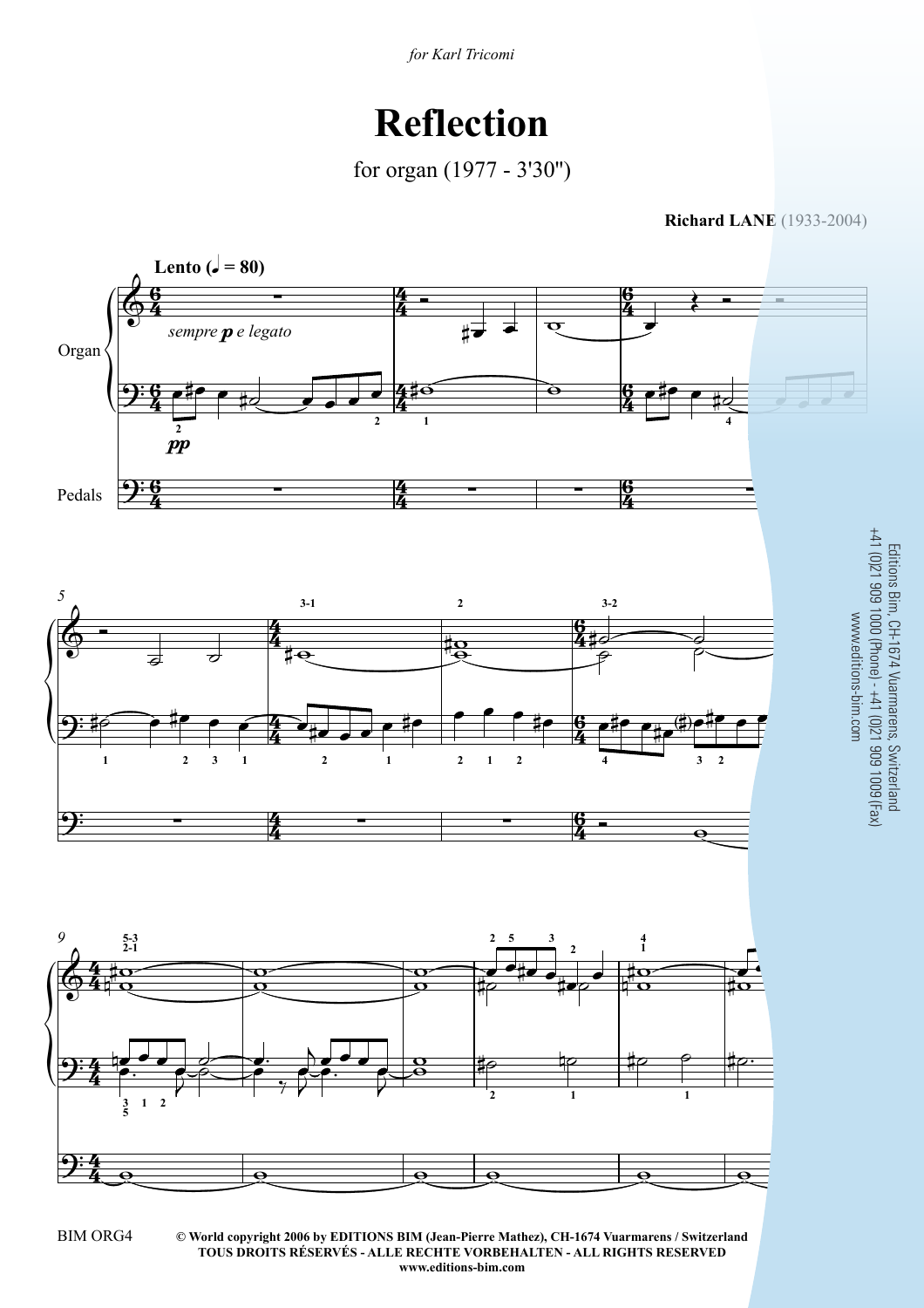





4 *Unauthorized duplications are illegal – Les reproductions non-autorisées sont illicites – Unerlaubte Vervielfältigungen sind rechtswidrig* BIM ORG4